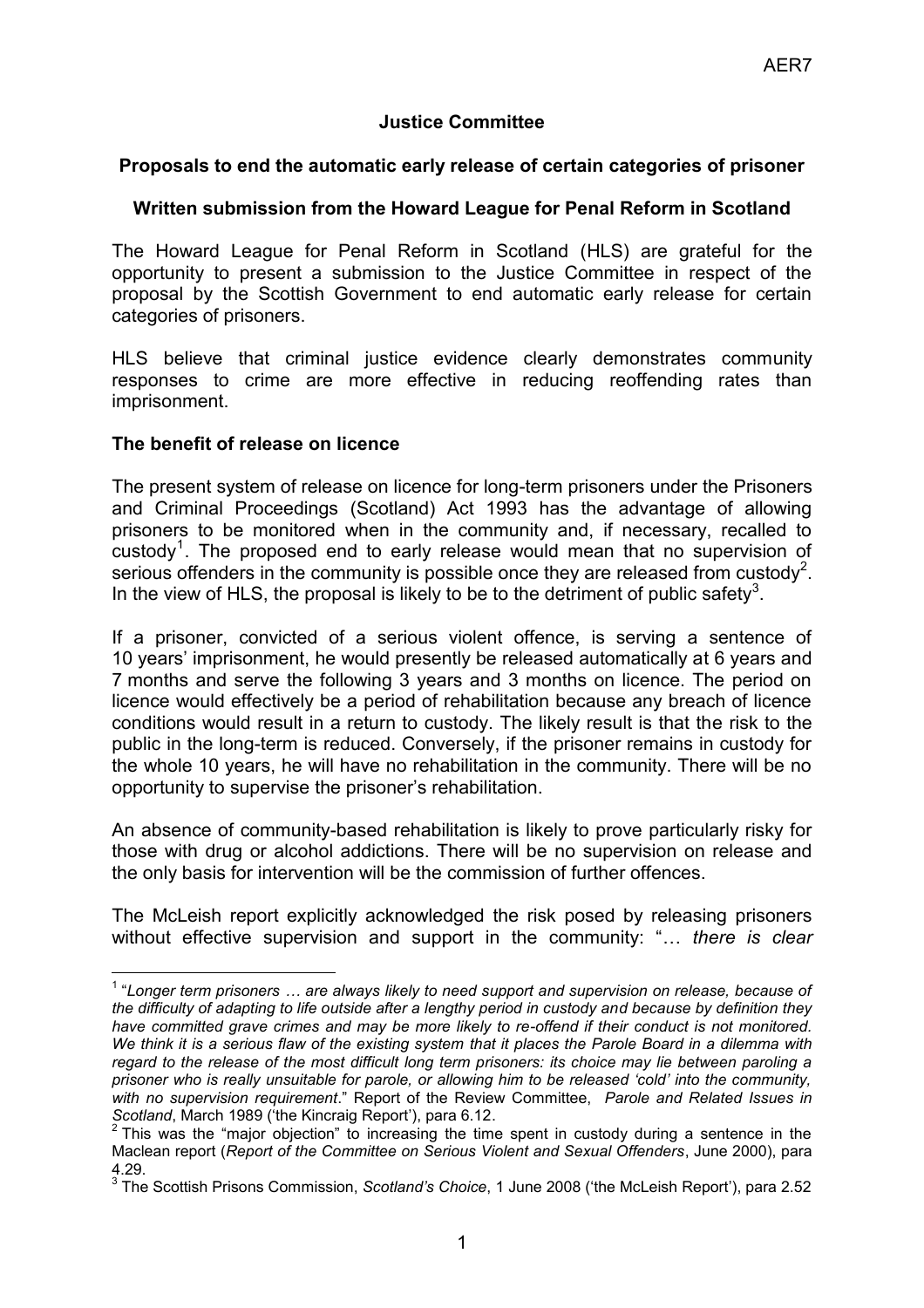*evidence that release without support and, where need be, supervision leads to many offenders returning to chaotic lifestyles with no family support, home or services. It is therefore no surprise that reoffending rates are high and that many offenders end up serving a life sentence by instalments. We strongly support end-toend sentencing and support for all offenders on release from prison*." (at 4.6, original emphasis)

The current proposal fails to recognise the strong evidence that support and supervision in the community is more effective in reducing re-offending rates than time spent in custody. As the McLeish report noted: "*The monitoring and supervision of all offenders in the community is crucial to reducing reoffending. It is important to re-integrate an offender back into the community and to continue the rehabilitation process after a period in custody*." (at 4.6)

An abrupt and unsupported transition of a prisoner from the structured environment of prison to non-parole release may, in many instances, result in a reversion to presentence behaviour.

# **The Custodial Sentences and Weapons (Scotland) Act 2007**

The Custodial Sentences and Weapons (Scotland) Act 2007 was intended to alter the present system of release of prisoners, but has not been brought into force. Most of the evidence taken by the McLeish Commission supported the principles of the 2007 Act, but identified significant problems with the measures it contained.

HLS do not support bringing the 2007 Act into force.

#### **The impact on resources**

On any view, the proposal is likely to substantially increase prison numbers in (at least) the short and medium term. Substantial funding will be required for those additional prison places. A reduction in prison populations through a reduction in offending will only be possible if there are effective rehabilitation measures in place. Under the proposal, those measures could only be provided to prisoners whilst in custody. It is submitted that those measures will not be as effective as communitybased measures.

The proposal will result in a substantial increase in the number of hearings before the Parole Board for Scotland and its administrative burden. The Parole Board is already under funding pressure (cf. Thomson, D., *Prisons, Prisoners and Parole*, (2nd Ed, Edinburgh, p. 180). In order to discharge the proposed functions, the Parole Board will require a substantial increase in funding.

Where release of prisoners is dependent on their risk assessment, it is necessary for the Scottish Prison Service to provide sufficient rehabilitation services to allow prisoners to reduce their risk of reoffending and harm. Where such services are not available, continued detention may become arbitrary and in breach of Article 5 of the European Convention on Human Rights (Wells v. Secretary of State for Justice [2010] 1 AC 553; James v. United Kingdom (2013) 56 EHRR 12). That is particularly likely in relation to sex offenders who are unable to receive the SOTP course. Unless